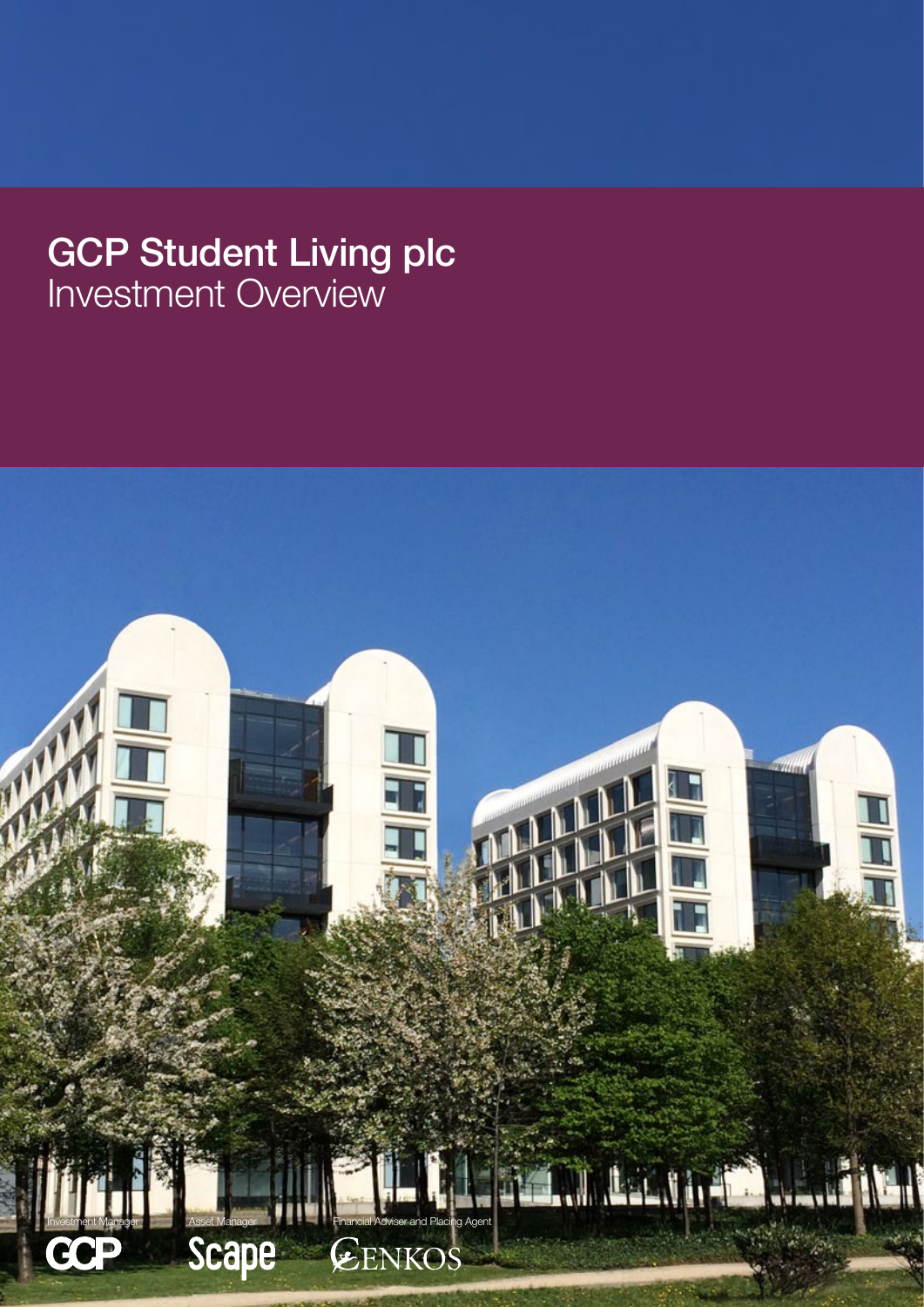## Investment overview

**GCP Student Living plc is the only publicly traded REIT investing in student accommodation in the UK**

**Current market cap of £75.5m** and a property investment portfolio of £109.4m comprising 704 bedrooms

**Investment strategy** is to invest in modern, purpose built, private student residential accommodation and teaching facilities located primarily in and around London

The Company is **on course to achieve its target dividend yield of 5.5%1** .

#### **Annualised total return of 12.4%\***

**Target fundraising of c.£42m** pursuant to an Open Offer, Placing and Offer for Subscription

Net proceeds used to fund the acquisition of Scape Greenwich

#### Target asset – Scape Greenwich

**Located on the Greenwich Peninsula** in London in close proximity to Ravensbourne College (c.1,600 students), a leading specialist digital media HEI, and the University of Greenwich (c.26,000 students)

**280 high specification studio bedrooms** and c.10,000 sqft of communal facilities operated under the Scape Student Living brand

#### **100 studios contracted to Ravensbourne for 15 years with annual RPI uplifts**

**Purchase price of £40.5m** (subject to independent valuation)

### Current portfolio & future pipeline

- Scape East was acquired in May 2013 for £93m
- The Pad was acquired in December 2013 for £13m
- Scape Greenwich is the target asset for this capital raise in May 2014, at an expected price of £40.5m
- The Company has entered into pipeline agreements for 3 assets (highlighted in grey) for a total of c.£150m due for completion in Q3 2015
- The current portfolio is fully occupied
- The current portfolio is occupied by 87% international students and 13% domestic students

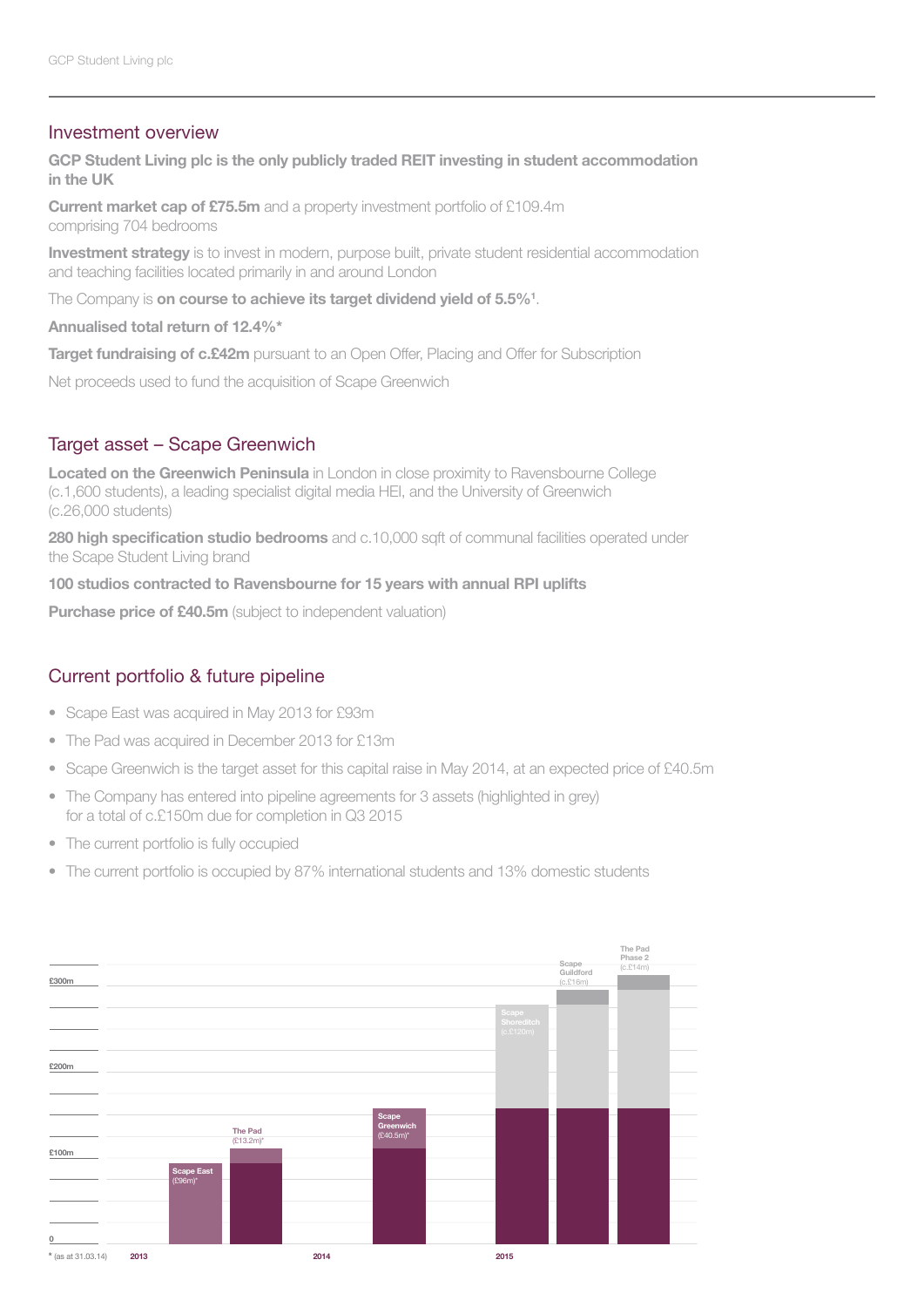## Company performance

- Shares have traded at a premium to NAV since IPO
- Dividends declared of 4.70p and dividends paid of 3.35p, on line for the target 5.5%<sup>1</sup> annualised dividend in year one
- Annualised total return of 12.4%\*
- The portfolio is 100% occupied, all on 51 week tenancies
- The Company has experienced 3.3% year-on-year rental growth for the 2013/14 academic year
- Student applications for UK universities for 2014/15 up 4% on last year, with international students up 9%





- **Dividends**
- 

# Key Facts

| Target capital raise | c.f.42m                                                                                                          |
|----------------------|------------------------------------------------------------------------------------------------------------------|
| Open offer           | $[ \bullet ]$                                                                                                    |
| SEDOL / ISIN         | B8460Z4 / GB00B8460Z43                                                                                           |
| Expected timetable   | 16 May 2014: Open Offer closes<br>19 May 2014: Offer for Subscription & Placing closes<br>27 May 2014: Admission |
| <b>Issue price</b>   | $\lceil \bullet \rceil$ pence                                                                                    |
| Gearing              | Target of no greater than 30% of gross assets in the long term                                                   |
| Fees                 | AMC 1.00% pa of NAV                                                                                              |
| Target income yield  | 5.5% pa on the IPO issue price (paid quarterly)                                                                  |
| Target total return  | 8% - 10% pa                                                                                                      |
| Valuation            | Quarterly valuation                                                                                              |
| Dividend policy      | Dividends payable quarterly                                                                                      |
|                      |                                                                                                                  |

#### **For more information please contact:**

| <b>Cenkos Securities plc</b> | <b>GCP</b>                |
|------------------------------|---------------------------|
| <b>Tom Scrivens</b>          | <b>William Macleod</b>    |
| +44 (0) 207 397 1915         | +44 (0) 7836 695442       |
| tscrivens@cenkos.com         | william.macleod@gcpuk.com |

**Tom Ward** +44 (0) 20 7518 1496 tom.ward@gcpuk.com

This material has been prepared by Gravis Capital Partners LLP ("GCP") and is for information purposes only. This material is for distribution to professional clients and eligible counterparties and should not be relied upon by any other person. This material should not be copied or distributed by recipients and, in particular, should not be distributed by any means including electronic transmission, to persons with addresses in the United States of America, Australia, Canada, Japan or the Republic of South Africa their possessions or territories or to any citizens thereof, or to any corporation, partnership or such entity created or organised under the laws thereof. Any such distribution could result in a violation of the laws of such countries. This material does not constitute an offer to sell or a solicitation of an offer to purchase an interest in GCP Student Living plc (the "Company") or any other current or future investment vehicle sponsored by GCP or any of its affiliates. This material is an advertisement and not a prospectus. Any investment decision must be made solely on the basis of any relevant prospectus which may be published by the Company. When made available, copies of any such relevant prospectus may be obtained at no cost from the Company's registered office and the offices of Carey Olsen Corporate Finance Limited, 47 Esplanade, St Helier, Jersey JE1 0BD. No undertaking, representation, warranty or other assurance, express or implied, is made or given by or on behalf of the Company, GCP or Cenkos Securities plc ("Cenkos"), any of their respective directors, officers, partners, employees, agents or advisers or any other person as to the accuracy or completeness of the information or opinions contained in this material and no responsibility or liability is accepted by any of them for any such information or opinions or for any errors, omissions, misstatements, negligence or otherwise for any other communication written or otherwise. Nothing in this paragraph shall exclude liability arising from fraud. Cenkos is acting for the Company and no-one else in connection with the potential offering of securities by the Company and will not be responsible to anyone other than the Company for providing the protections afforded to customers of Cenkos or for providing advice in relation to the offer of securities by the Company